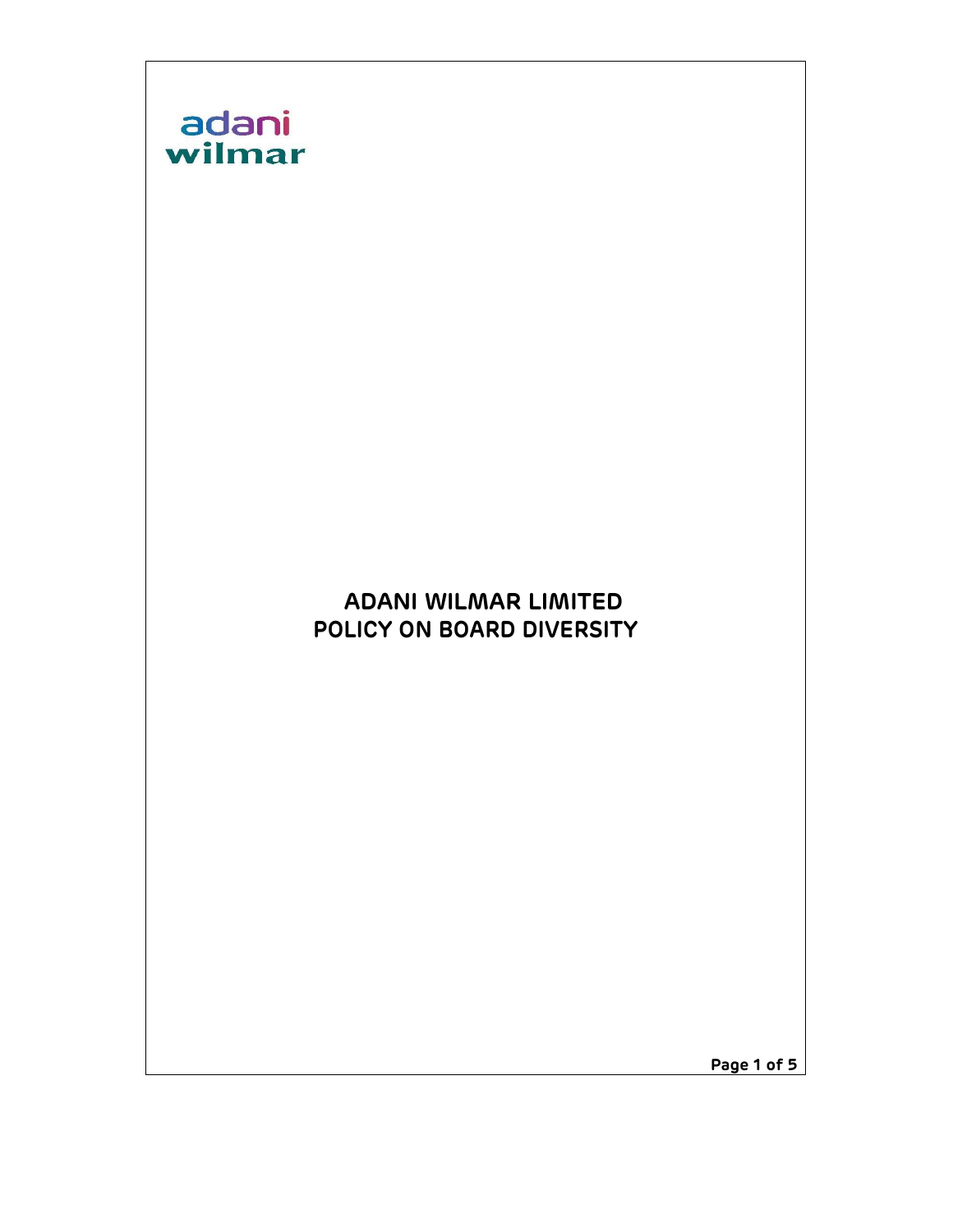

#### POLICY ON BOARD DIVERSITY

#### TABLE OF CONTENTS

| Sr. | <b>Particulars</b>                              | Page Nos. |
|-----|-------------------------------------------------|-----------|
| No. |                                                 |           |
| 1.  | Preface or Introduction                         | 3         |
| 2.  | Purpose                                         | 3         |
| 3.  | Law and Applicability                           | 3         |
| 4.  | Policy Statement                                | $3 - 4$   |
| 5.  | Role of the Nomination & Remuneration Committee | 5         |
| 6.  | Review of the Policy                            | 5         |
| 7.  | Disclosure of the Policy                        | 5         |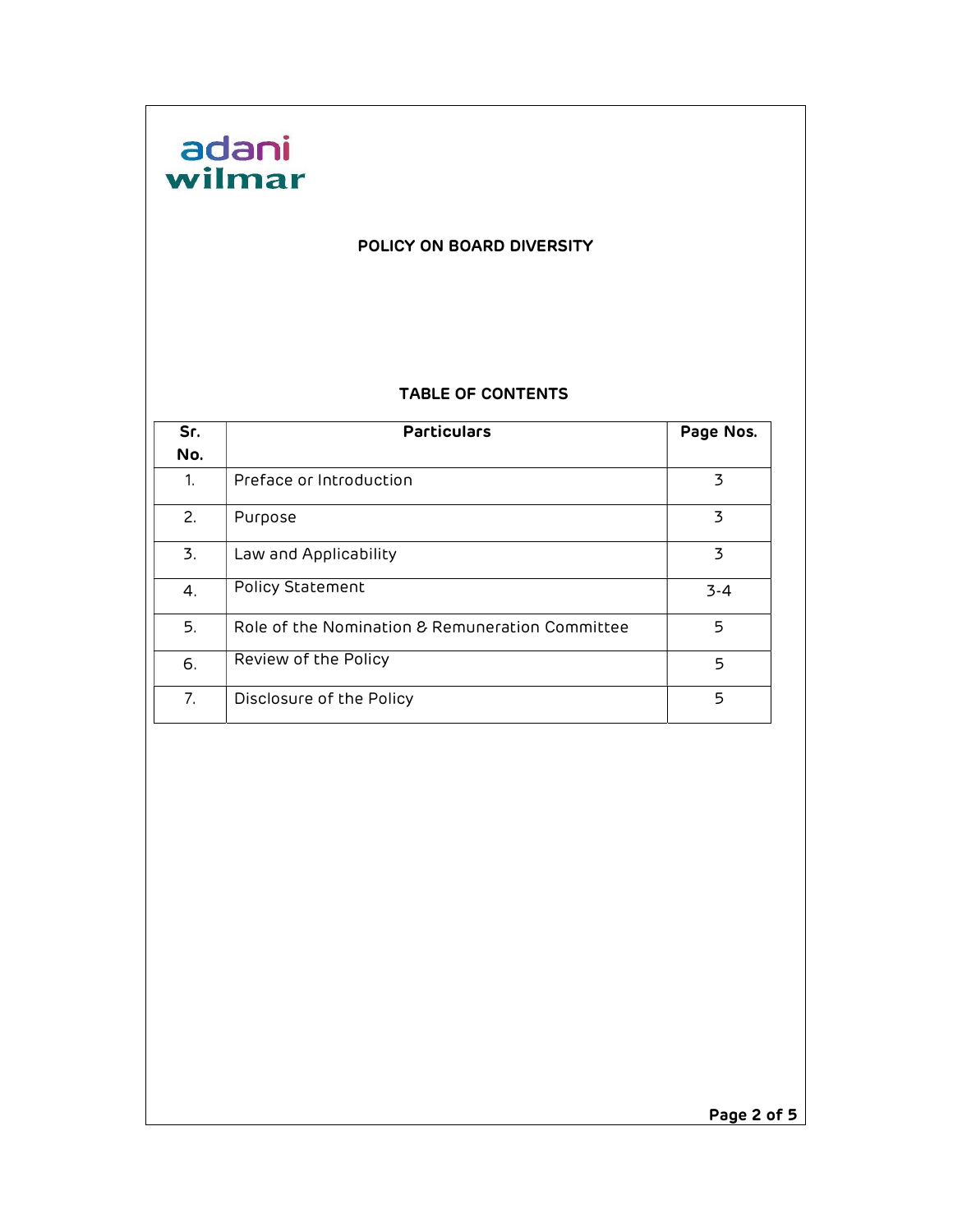## adani wilmar

## POLICY ON BOARD DIVERISTY

#### 1. Preface or Introduction

This Policy on Board Diversity (the "Policy") for the Board of Directors (the "Board") of Adani Wilmar Limited (the "Company") has been formulated by the Nomination and Remuneration Committee ("NRC") in accordance with SEBI (Listing Obligations and Disclosure Requirements) Regulations, 2015 ("SEBI Listing Regulations") to assure that the Board is fully diversified and comprises of an ideal combination of Executive and Non-Executive Directors, including Independent Directors, with diverse backgrounds.

### 2. Purpose

The Policy is framed to address the importance of a diverse Board in harnessing the unique and individual skills and experiences of various members of the Board in such a way that it collectively benefits the business and the Company as a whole. The basic essence of the Policy is to provide a framework for leveraging on the diverse knowledge and expertise of the Board which can offer its valuable guidance to the Management consistent with the Company's business perspective.

## 3. Law and Applicability

As per Regulation 19 (4) read with Part D of the Schedule II of the SEBI Listing Regulations, the NRC of the Company has to devise Policy on Board Diversity.

This Policy applies to Board. It does not apply to employees generally.

### 4. Policy Statement

The Company aims to enhance the effectiveness of the Board by diversifying its composition and to obtain the benefit out of such diversity in better and improved decision making. In order to ensure that the Company's boardroom has appropriate balance of skills, experience and diversity of perspectives that are imperative for the execution of its business strategy, the Company shall consider a number of factors, including but not limited to gender, educational background and professional experience.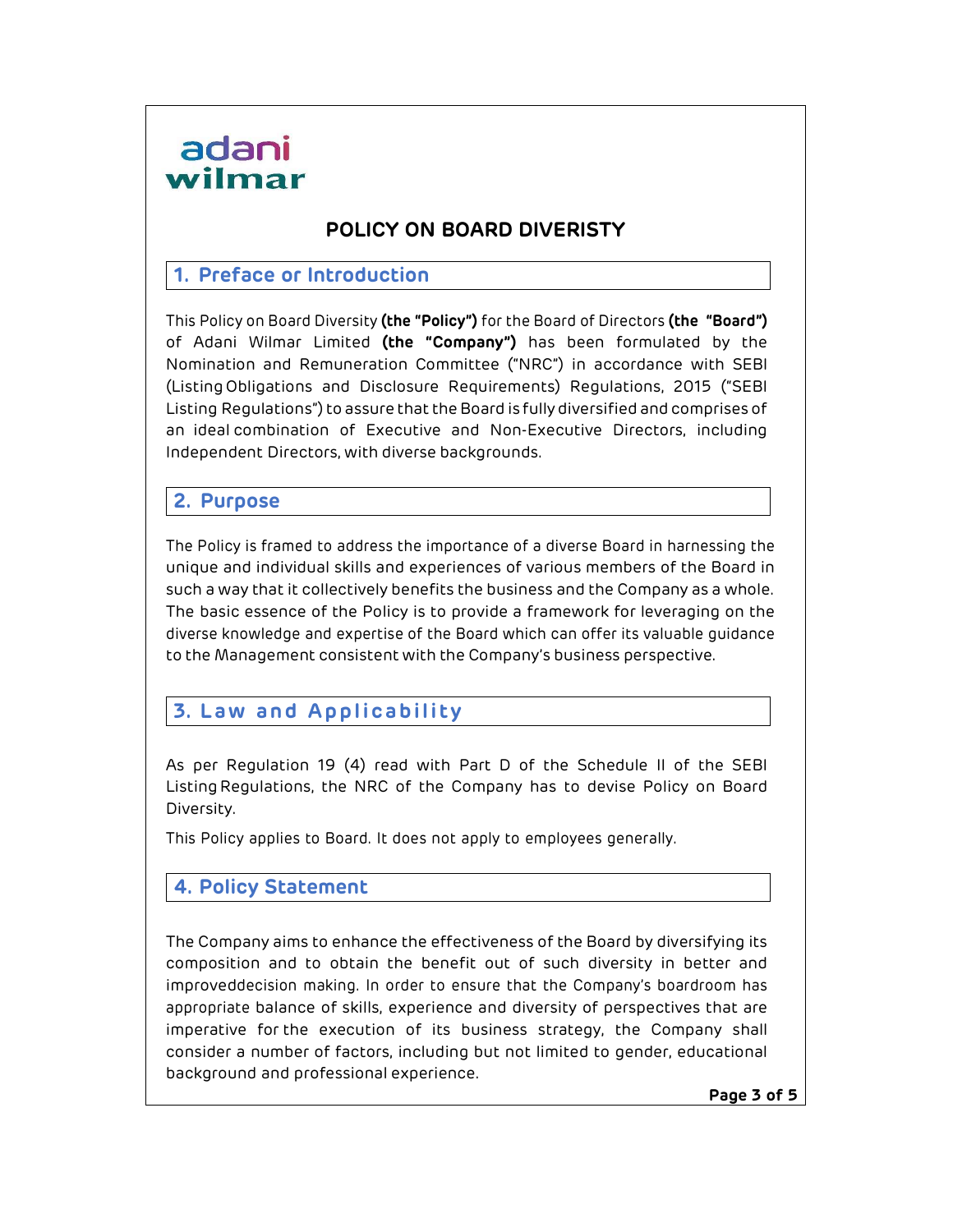## adani wilmar

The Policy shall conform to the following two principles for achieving diversity on the Board:

÷ Decisions pertaining to recruitment and remuneration of the Directors will be based on their performance and competence; and ÷ For embracing diversity and being inclusive, best practices to ensure fairness and equality shall be adopted and there shall be zero tolerance for unlawful discrimination and harassment of any sort whatsoever.

In order to ensure a balanced composition of executive, non-executive and Independent Directors on the Board, the Company shall consider candidates from a wide variety of backgrounds, without discrimination, and based on the following factors:

#### i. Composition of the Board:

The Board should have an optimum number of executive and non-executive Directors and not less than 50% of the Board should consist of the Independent Directors as per the provisions of the Companies Act, 2013 and the SEBI Listing Regulations.

#### ii. Gender:

The Company shall not discriminate on the basis of gender in the matter of appointment of Directors on the Board. The Company encourages the appointment of women at senior executive levels to enable a balanced representation on the Board. As per the provisions of the Companies Act, 2013 and SEBI Listing regulations, the Company shall at all times have at least one-woman Director on the Board.

#### iii. Educational background and Professional experience:

The Board should have a mix of members with different educational qualifications, knowledge and with adequate experience in finance, accounting, economics, legal and regulatory matters, corporate governance, environment, technology, logistics, transportation, operations of the Company's businesses and other disciplines related to the Company's businesses.